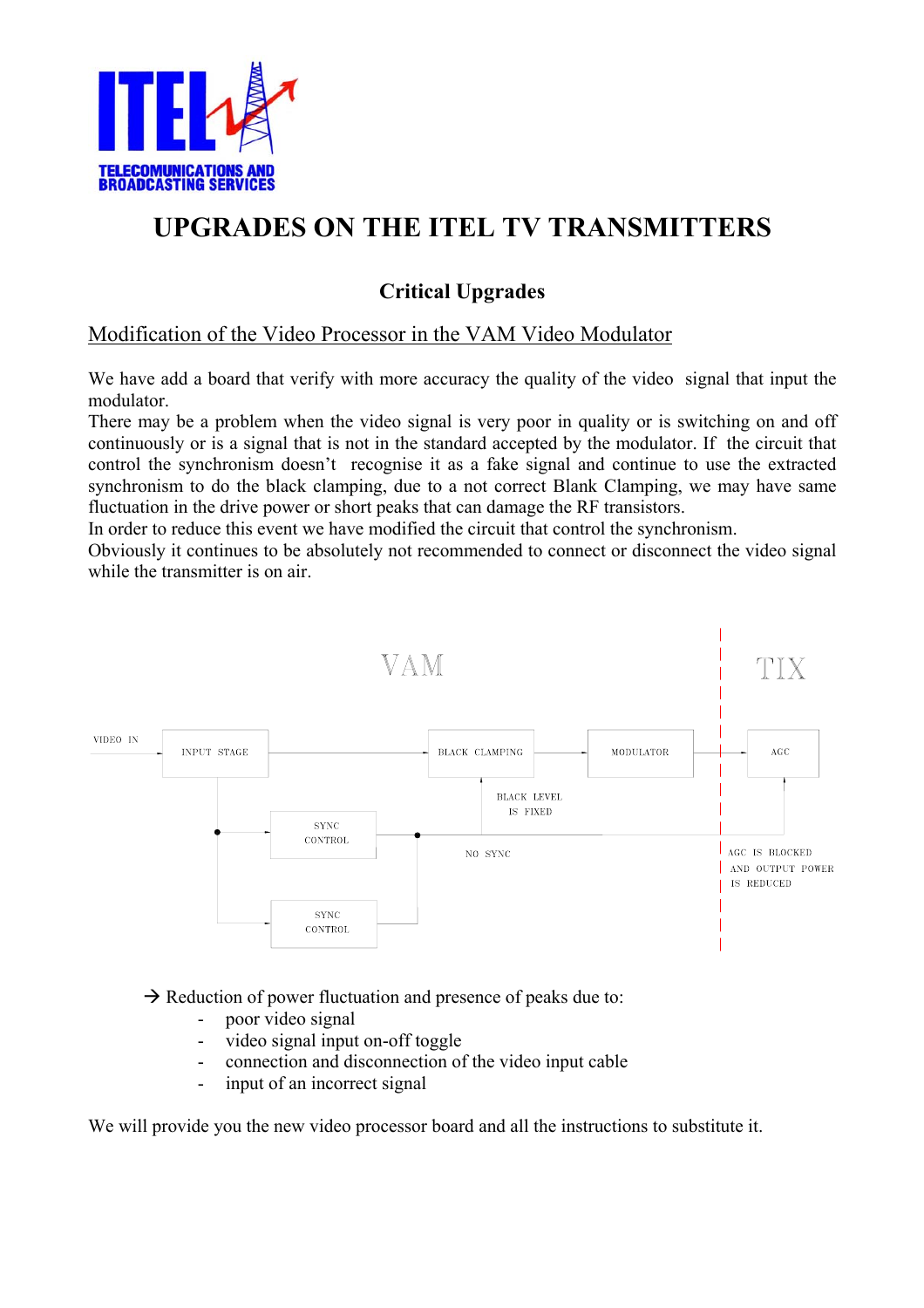

Modification of the IF to Channel Converter (TIX)

## 9 **First point:**

We modified the output amplifier so that, when the equipment is powered up or, more precisely, when the IF signal starts to feed the TIX, the output power doesn't grow up immediately to the value fixed by the RF LEV ADJ trimmer but it takes about 30-60 seconds (soft start) to reach the final value.

We modified the Automatic Gain Control system so that, when the power output is reduced due to an absence of video input and returns at the correct level when the video returns, the changes in power are done gradually (a few milliseconds) without creating peaks.

The output power is shuted down even when something happens that cause the PLL unlock: after the lock of the PLL the output power starts to increase gradually.



 $\rightarrow$  Reduction of the peaks due to:

- repetitive switching on and off the transmitter
- video signal input on-off toggle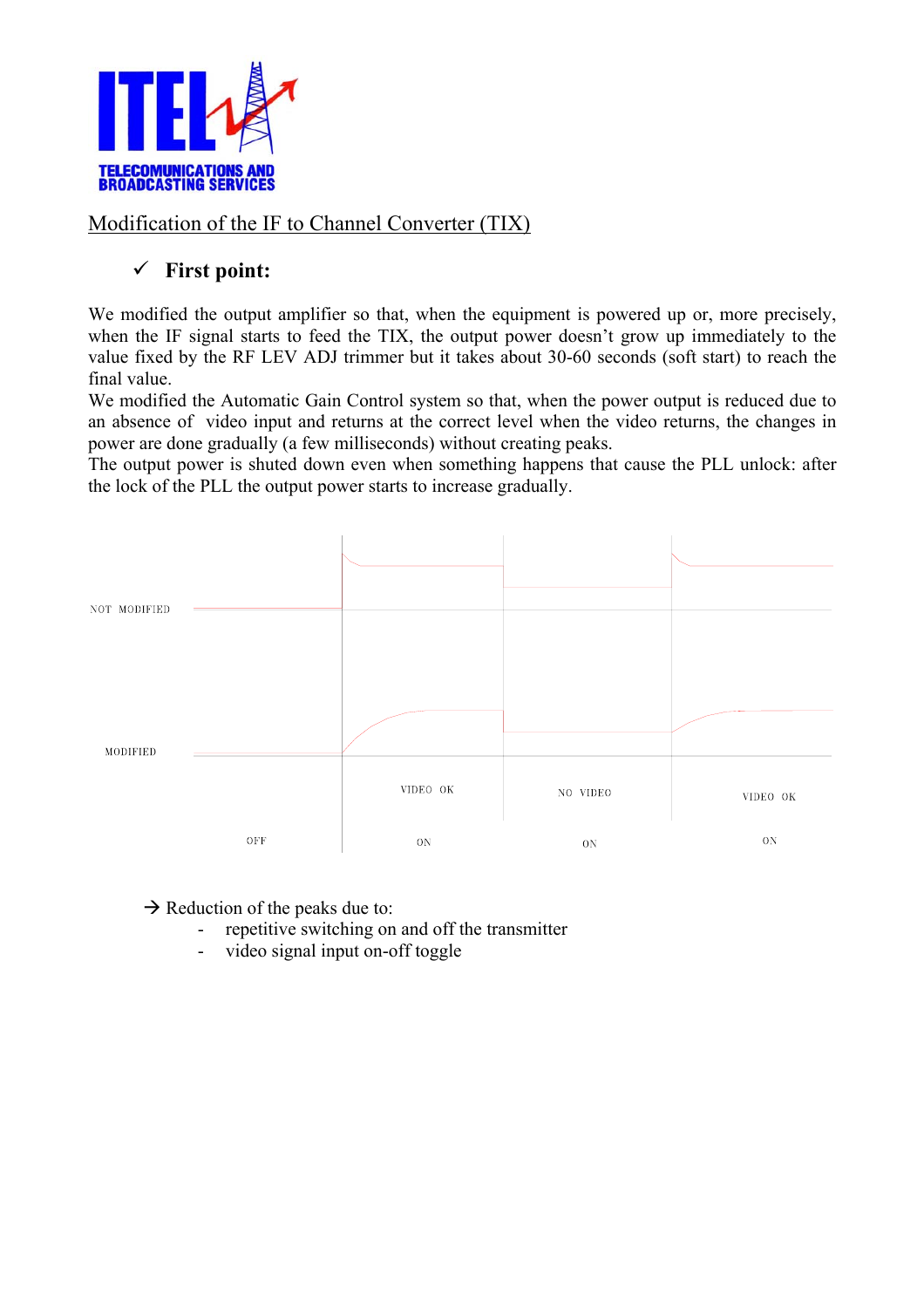

## 9 **Second point:**

We modified the Automatic Gain Control system so that changes in the operating temperature of the equipment give a very small variation of the output power.

| Temperature   | <b>Output Power without</b><br>Compensation (dBm) | Output Power with<br>Compensation (dBm) |
|---------------|---------------------------------------------------|-----------------------------------------|
| $-5^{\circ}C$ | $-4.5$                                            | $-4.5$                                  |
| $0^{\circ}C$  | $-4.6$                                            | $-4.5$                                  |
| $+10$ °C      | $-5.0$                                            | $-4.6$                                  |
| $+20$ °C      | $-5.1$                                            | $-4.7$                                  |
| $+30$ °C      | $-5.4$                                            | $-4.8$                                  |
| $+40$ °C      | $-5.7$                                            | $-4.9$                                  |
| $+50 °C$      | $-6.0$                                            | $-4.9$                                  |

| Max variation of the | 1.5 dB | 0.4 dB |
|----------------------|--------|--------|
| output power         |        |        |

- $\rightarrow$  Reduction of the power drift due to:
	- temperature variations during the day
	- temperature increasing during power up

We will provide you the new TIX module and all the instructions to substitute it.

## **Other Upgrades**

#### Protection Board

We have changed the functioning method of the protection board especially regarding the Overdrive.

Before: - the protection was made reducing the polarization point of the driver module in the final amplifiers. - we measured the **output** power and when it reached a fixed threshold, there was the shut down of the driver module and consequently of all the amplifiers (overdrive). Now: - the protection is made reducing the polarization point of all the modules in the final amplifiers. - we measure the **input** power and when it reaches a fixed threshold we shut down all the modules of the amplifier (overdrive). - the transistors are not polarized until the input power reaches a fixed value for a sufficient period (squelch).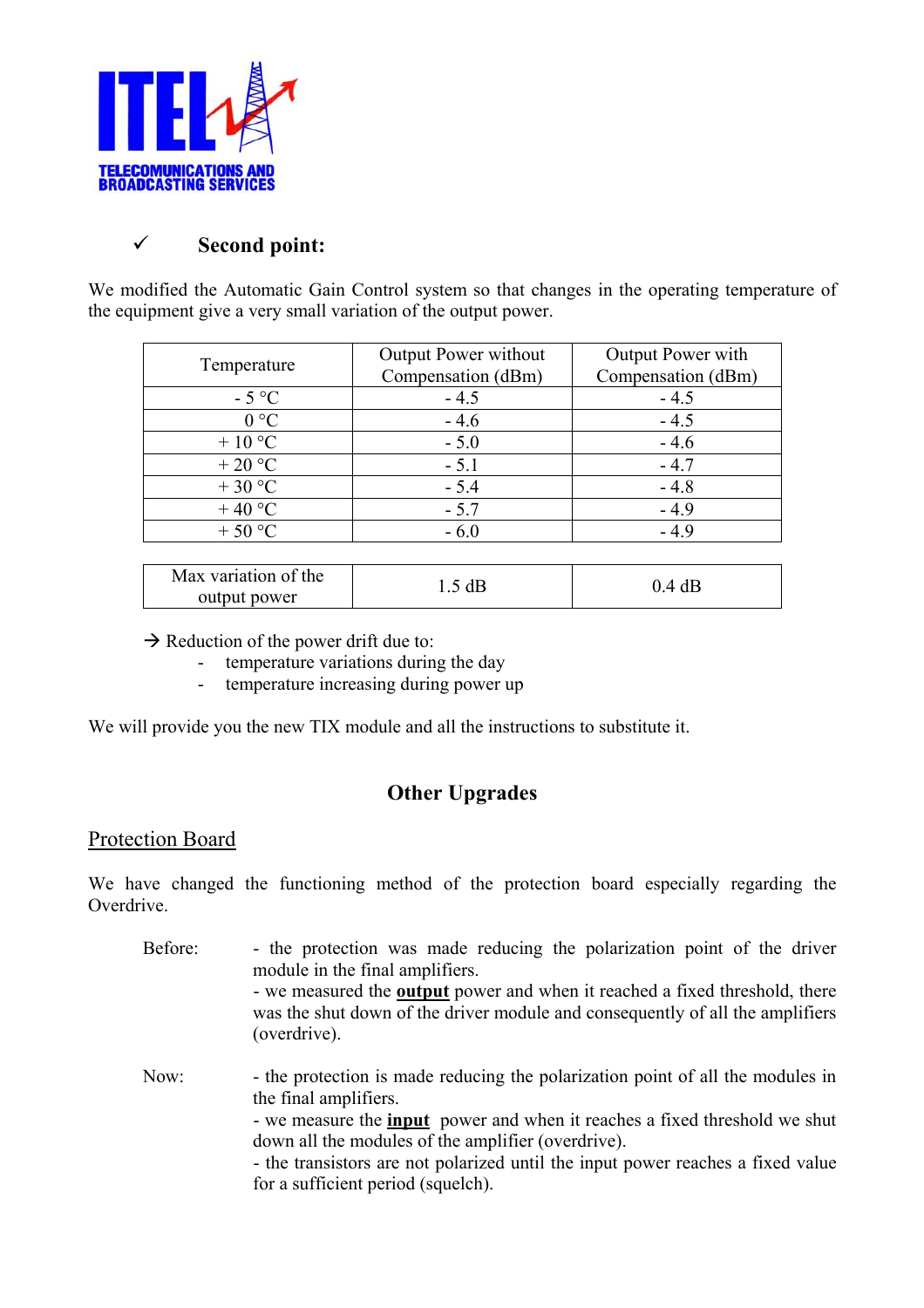

 $\rightarrow$  Improvement of the protection against overdrive and input peaks at power up

We have improved also the protection against reflected power and temperature, but they act substantially as before.

You will find this new feature in your next ITEL equipment

#### Power Supply

We have decided not to buy any more the power supply units from the Supplier we had a few years ago because of the repetitive problems we encountered. Now we prefer to build the power supply unit by our own, more fitted to our specific usage in broadcasting. Now we can have more performing and more reliable equipments.

 $\rightarrow$  Improvement of reliability of the power supply

You will find this new feature in your next ITEL equipment.

#### Thermal compensation in the amplifier module

We modified the compensation for a temperature drift in each power modules. The power module has been redesigned in order to reduce the power drift. All the other features remain the same.

Before: (example in a 1000W transmitter)

| Time from power-up (min) | <b>Output Power (Wrms)</b> | Output Power (Wps) |
|--------------------------|----------------------------|--------------------|
|                          | 588                        | 1050               |
|                          | 515                        | 920                |
|                          | 487                        |                    |
|                          | 487                        | 870                |
|                          | 487                        | 870                |
|                          | 4 Q T                      | 870                |
|                          |                            |                    |

| Max variation of the output | ).8 dB | $0.8~\mathrm{dB}$ |
|-----------------------------|--------|-------------------|
| power                       |        |                   |